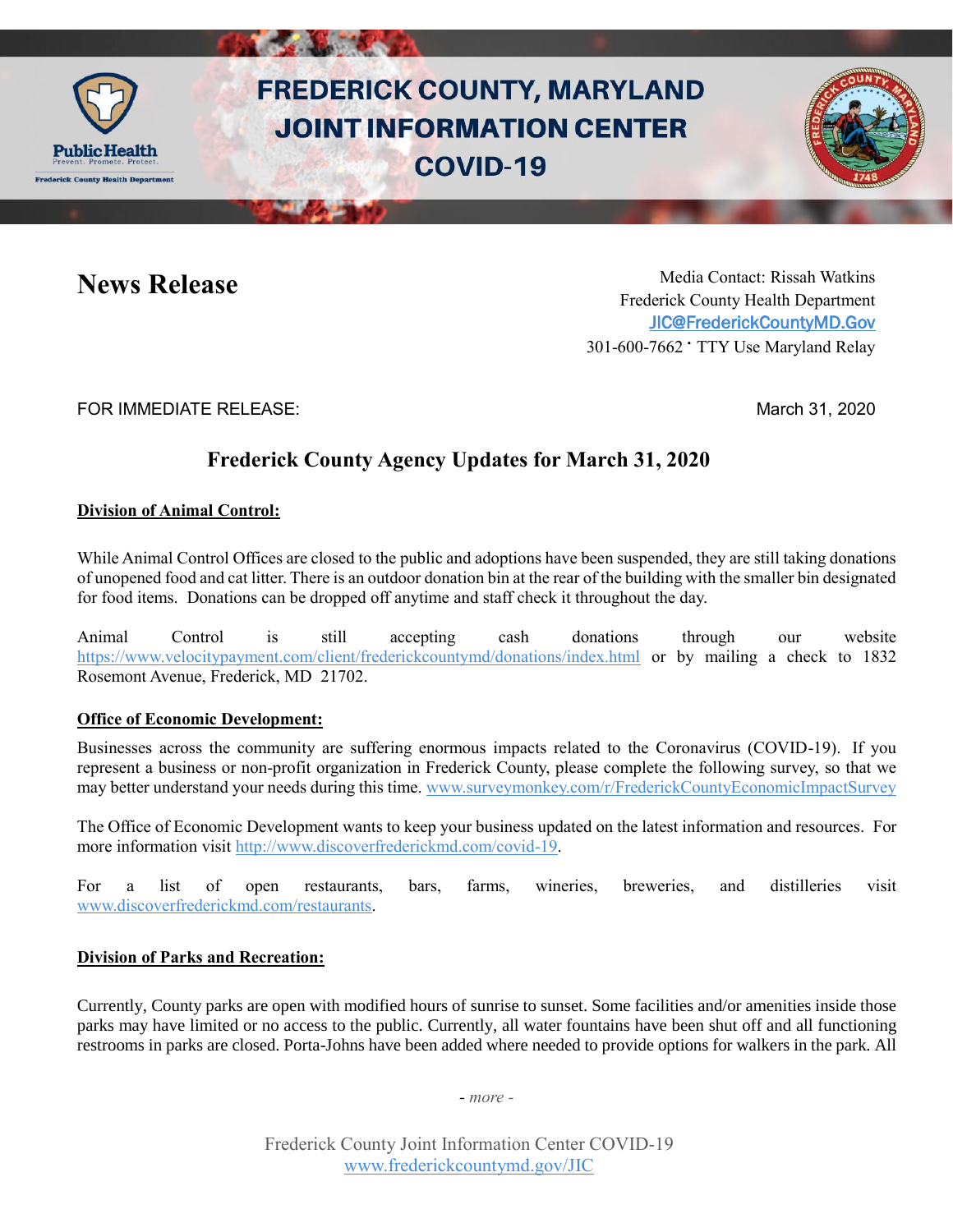

county park playgrounds will be closed until further notice. For answers to more Frequently Asked Questions visit [https://www.recreater.com/771/FAQs-related-to-COVID-19.](https://www.recreater.com/771/FAQs-related-to-COVID-19)

#### **Department of Permits and Inspections:**

In response to the communicable nature of the Covid-19 Virus, and with regard to the health and safety of our citizens, employees, customers and contractors, the Frederick County Department of Permits and Inspections has updated a modified plan of services until further notice, as follows:

#### *Permit Application Submittal and Processing*

The office of the Department of Permits and Inspections will remain closed to the public. All permitting and licensing services will only be handled by our eServices platforms (electronically). This includes all building, plumbing, electrical, fire and grading applications and permits. Processing and administrative staff will only be working remotely and will not be working at our offices at 30 North Market Street. Paper applications and plans will not be accepted, including any resubmittals or revisions to permits or applications previously submitted outside of our eServices platforms. All applications for permits and licenses will only be accepted via our Infor online permitting software by using the public portal [https://planningandpermitting.frederickcountymd.gov,](https://planningandpermitting.frederickcountymd.gov/) accommodations will be made for applicants to electronically file resubmissions and revisions via email or electronically through the portal. Major Grading and Storm Water Management applications requiring the submission of original documentation such as letters of credit, performance bonds and check processing, and the submission of SWM as-builts and related documentation may schedule arrangements for submission by contacting Emily Pearl at EmPearl@FrederickCountyMD.gov.

Payment of all fees can be made via the online portal. Processing and administrative staff will be working and will be communicating by phone and email on a daily basis during normal business hours of Monday through Friday between the hours of 8:00 am until 4:00 pm.

#### *Plan Review Services*

Plan reviews will only be done through our eServices platforms, Infor and Avolve (ProjectDox), and correspondence of plan review letters and comments will continue to be sent out by email directly to our applicants and professionals and/or can also be downloaded via the designated electronic platform. Our plans review staff will be working remotely and will not be working at our offices at 30 North Market Street. Plan review staff will be communicating by email on a daily basis during normal business hours of Monday through Friday between the hours of 8:00 am until 4:00 pm.

#### *Inspection Services*

On site face to face inspections will be limited to only those that cannot be completed by one of the following methods and will be at the discretion of the inspection staff. The listed alternatives are in order of what is acceptable and will be at the discretion of the inspection staff who will make the determination of acceptability of each method and may be on a case by case basis.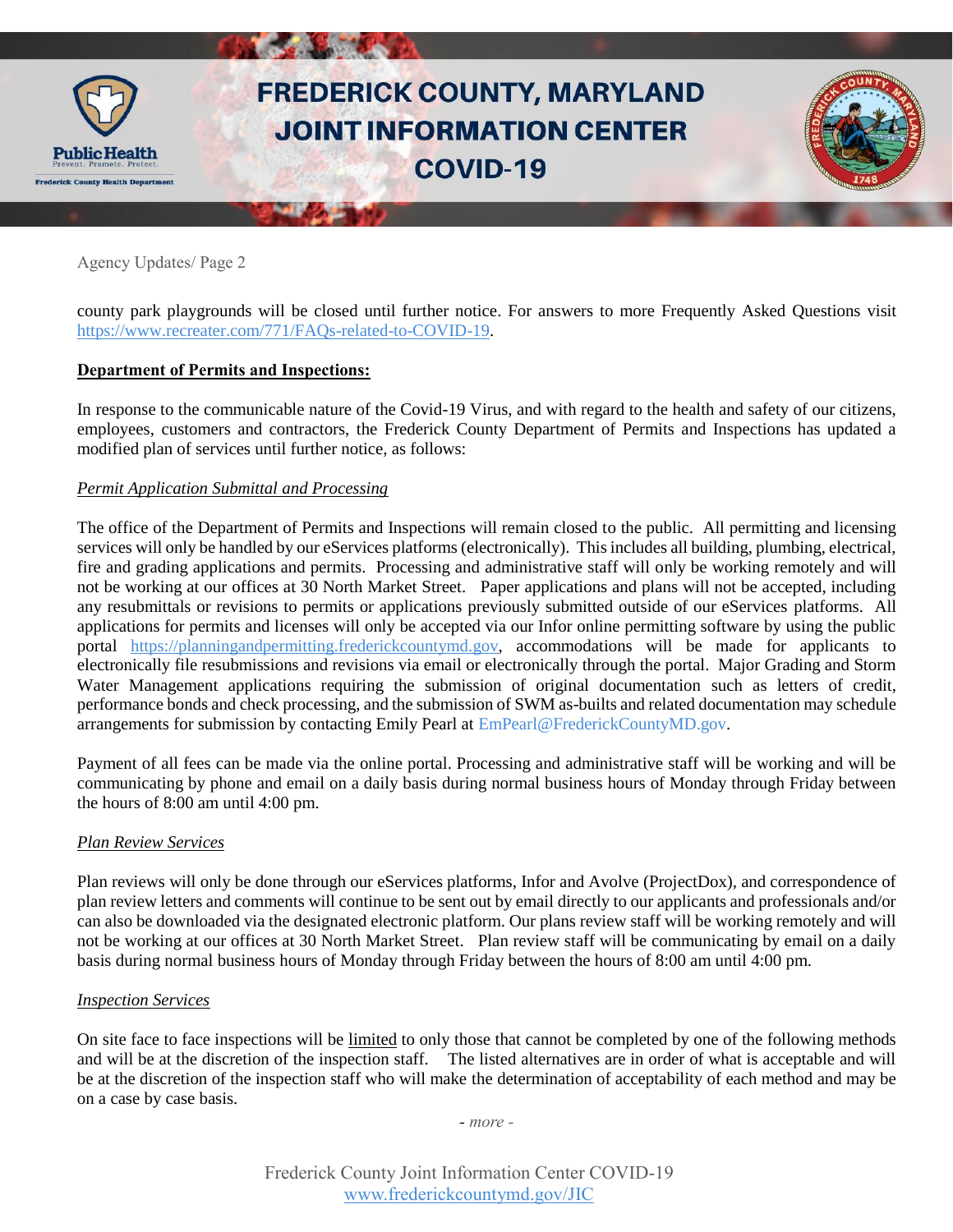

(1) Photo or real time video conferencing with inspection staff (for example facetime, etc.) by the permit holder or the licensed contractor for proof of completeness of required inspections. Photos and video conferencing will be coordinated with following inspection staff:

- Building: Steve Blickenstaff at [sblickenstaff@frederickcountymd.gov](mailto:sblickenstaff@frederickcountymd.gov) or at 240-674-2396
- Plumbing: Steve Oden at  $\frac{\text{pde}}{\text{pde}}$  or at 240-674-2683<br>
Electrical: Mike Scheller at csheller@frederickcountymd.gov or at 240-397-3
- Electrical: Mike Scheller at [csheller@frederickcountymd.gov](mailto:csheller@frederickcountymd.gov) or at 240-397-3002<br>
Fire: Kimberly Connor at kconnor@frederickcountymd.gov or at 240-674-6190
- Fire: Kimberly Connor at  $\frac{\text{kconnor} @ \text{frederic} \text{kcountymd.gov} \text{ or at } 240\text{-}674\text{-}6190}{\text{Gradiented}}$
- Grading/SWM: Eric Dodson at [edodson@frederickcountymd.gov](mailto:edodson@frederickcountymd.gov) or at 301-748-7263.

Photos and video must be clear and must provide accurate depictions of the scope of work under review. Measurements for clearances or proper distances, elevations, etc. must be depicted with a legible measurement implement (ie: a tape measure) shown in the image. Images will need to include identifiable landmarks or indicators that provide reference to the subject property or project and the precise inspection location. Larger sections or portions of the project being inspected may require a video submission to verify the completeness of the scope of work.

(2) Self certification of residential work permitted and completed by a licensed contractor only when approved by the above inspection staff. This option is limited to residential plumbing, electric and fire (sprinkler) work and must follow a form approved by the County.

(3) Third party certification of non-residential work permitted and completed by a licensed contractor. This option is limited to non-residential building, plumbing, electrical and fire and must be submitted by a registered professional or as approved by the County.

In the cases where it is determined that one of the above methods cannot be completed, then a face to face inspection by a County inspector will need to be coordinated. This inspection will need to be conducted with limited personnel on the site and appropriate precautions in place with all hand washing, hand sanitizing, social distancing and public interaction protocol adherence. Hand sanitation and any other required PPE for the inspector must be available at the work site prior to commencement of the inspection.

The County will attempt to continue "following day" inspections (request by noon and inspection will be completed the following day) however it cannot be guaranteed. Inspection requests will be handled in the order they are received and it is will likely that some inspections will take several days to complete as many will require review of documentation by the County. Inspections can continue to be requested through the portal at [https://planningandpermitting.frederickcountymd.gov](https://planningandpermitting.frederickcountymd.gov/) or by emailin[g Permits@FrederickCountyMD.gov.](mailto:Permits@FrederickCountyMD.gov) The permit holder can only proceed with further work associated with the permit after the pass/failure response has been provided. County inspection staff will continue to enter inspection results as they have been into Infor eServices mobile platform and applicants will continue to receive notification of the Pass/Fail result automatically by email as the current process allows.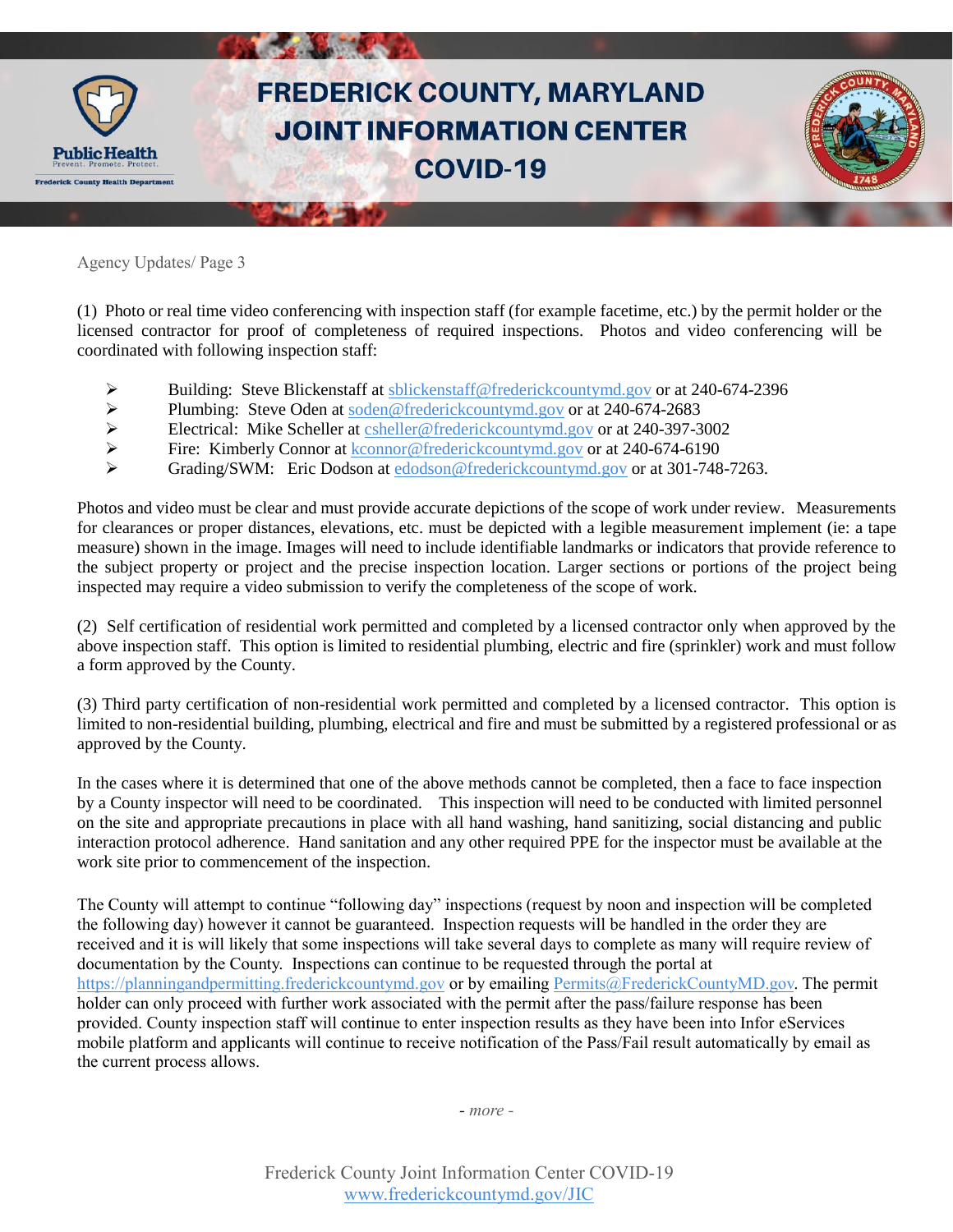

These inspection procedures are only allowed on a temporary basis and they are not meant as a substitution for required inspections under normal circumstances. Any inspections conducted during this time will be recorded as being completed under these terms. As in all cases, the Contractor and the property owner shall be responsible for code compliance. If a subsequent inspection reveals noncompliance of a prior issue, then corrections may be needed at the direction of the County. Failure to identify a noncompliance issue shall not constitute a waiver of the County's ability to enforce the County Code or the scope of issued permits and approvals. If any portion of the permitted scope of work inspected in this manner comes under future scrutiny or produces any sort of questionable construction or is found defective, the County assumes no additional liability beyond what is defined in the currently adopted Building Code and the Contractor carries all normally assumed and assigned liability as defined by Code, Profession and Licensing.

We greatly appreciate your time in complying with this notification, and also your patience during this modification in services. We hope you understand that we are looking out for the best interest of the health and safety of everyone while also doing our best to continue services.

#### **Department of Solid Waste Management:**

In response to Governor Hogan's Executive Order #20-03-30-01 requiring all persons to stay at home, the Department of Solid Waste Management announced today that all non-essential transactions are prohibited at its 9031 Reichs Ford Road facilities until further notice. This closure allows only certain categories of essential transactions to continue, in order to allow waste to be collected and processed in the interest of maintaining public health.

Essential transactions are limited solely to the following three categories:

1. Processing of waste and recycling collected by commercial haulers.

2. Waste coming from businesses allowed to continue operations during the State of Emergency (as defined in Maryland Executive Order #20-03-23-01).

3. Disposal of household trash that does not contain extraneous items from spring cleanings or other nonessential activities from residences that do not have at-home collection of waste and have made advanced disposal arrangements with the department.

At this time, access to the DSWM facility for any other waste and recycling services is prohibited. Essential businesses currently utilizing the facility through cash transactions will now need to pay for their transactions by credit card. The "Recycle Road" facility entrance, recycling drop-off center and Citizens' Convenience Center for waste disposal will be closed until further notice. Tires, mattresses, yard waste, electronics, scrap metal and other non-perishable materials should be held until the State of Emergency has been lifted and normal disposal and recycling procedures resume.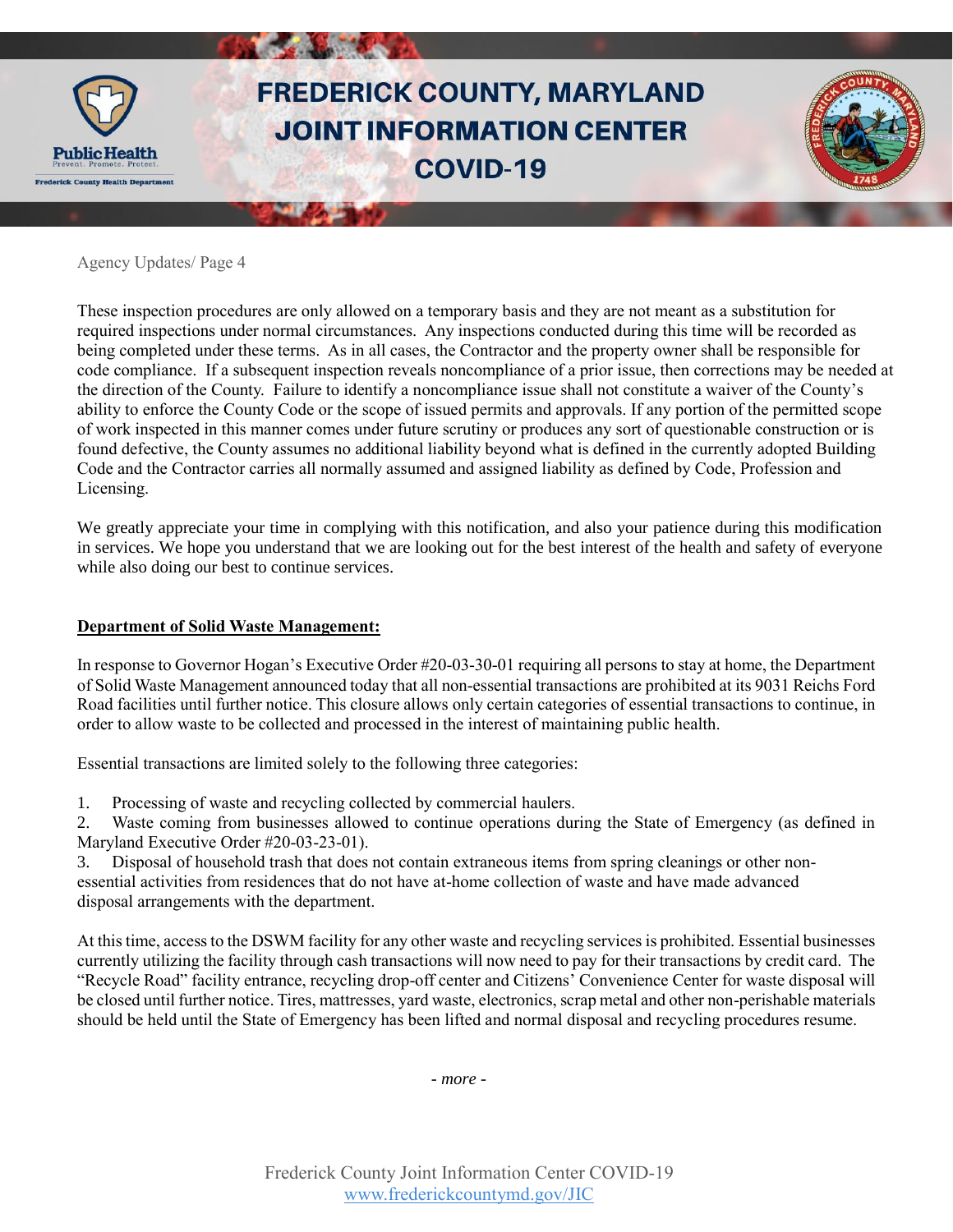

Residents who have historically relied upon self-hauling their household's perishable materials to the DSWM facility as their sole means of waste disposal will be permitted to access the facility for disposal of perishable/putrescible materials (such as kitchen waste, diapers, and pet waste). In order to do so, these residents will first need to obtain a temporary Residential Essential Waste permit, by calling 301-600-1035. Residents without an established residential municipal solid waste transaction history AND a temporary permit will not be able to enter the facility. Until further notice, no resident should bring non-essential materials to the facility.

As a reminder, the DSWM has previously identified examples of non-essential materials. Non-essential waste and recycling transactions include, but are not limited to: materials from basement/garage/spring cleanouts, general recycling materials drop off, yard waste drop off, mattress and furniture disposal, debris from home renovation projects (unless by businesses covered under EO #20-03-23-01), etc.

The DSWM restrictions are being implemented to align facility use with state law. The public's understanding and compliance with these measures is necessary to combat the spread of the novel coronavirus in our community. Additionally, these service curtailments help the DSWM make adjustments to its workforce and ensure the continuity of the necessary waste disposal services needed to protect public health during this emergency.

For announcements and additional information on Frederick County's response to the COVID-19 pandemic, please visit [www.FrederickCountyMD.gov/coronavirus.](http://www.frederickcountymd.gov/coronavirus)

#### **State's Attorney's Office:**

The State's Attorney's Office reminds the public that Maryland courthouses will remain closed and judiciary operations restricted until May 1. Under the order by Maryland Court of Appeals Chief Judge Mary Ellen Barbera, courthouses are closed to the public and operating with essential staff only to handle emergency matters.

All non-emergency matters scheduled for a court hearing or proceeding, including jury trials, scheduled to begin March 17 through May 1 will be postponed, unless otherwise noted. Scheduling orders issued in civil and family law matters will be addressed by motion on a case-by-case basis.

#### **Visit Frederick:**

Visit Frederick is maintaining a list of park closures/changes as they are made aware. The list can be found at [www.visitfrederick.org/things-to-do/parks-and-outdoor-recreation/.](https://www.visitfrederick.org/things-to-do/parks-and-outdoor-recreation/) Visit Frederick is also maintaining a general list of COVID updates including delivery and curbside pickups options, cancelled events, and general information at [www.visitfrederick.org/travel-advisory/.](https://www.visitfrederick.org/travel-advisory/)